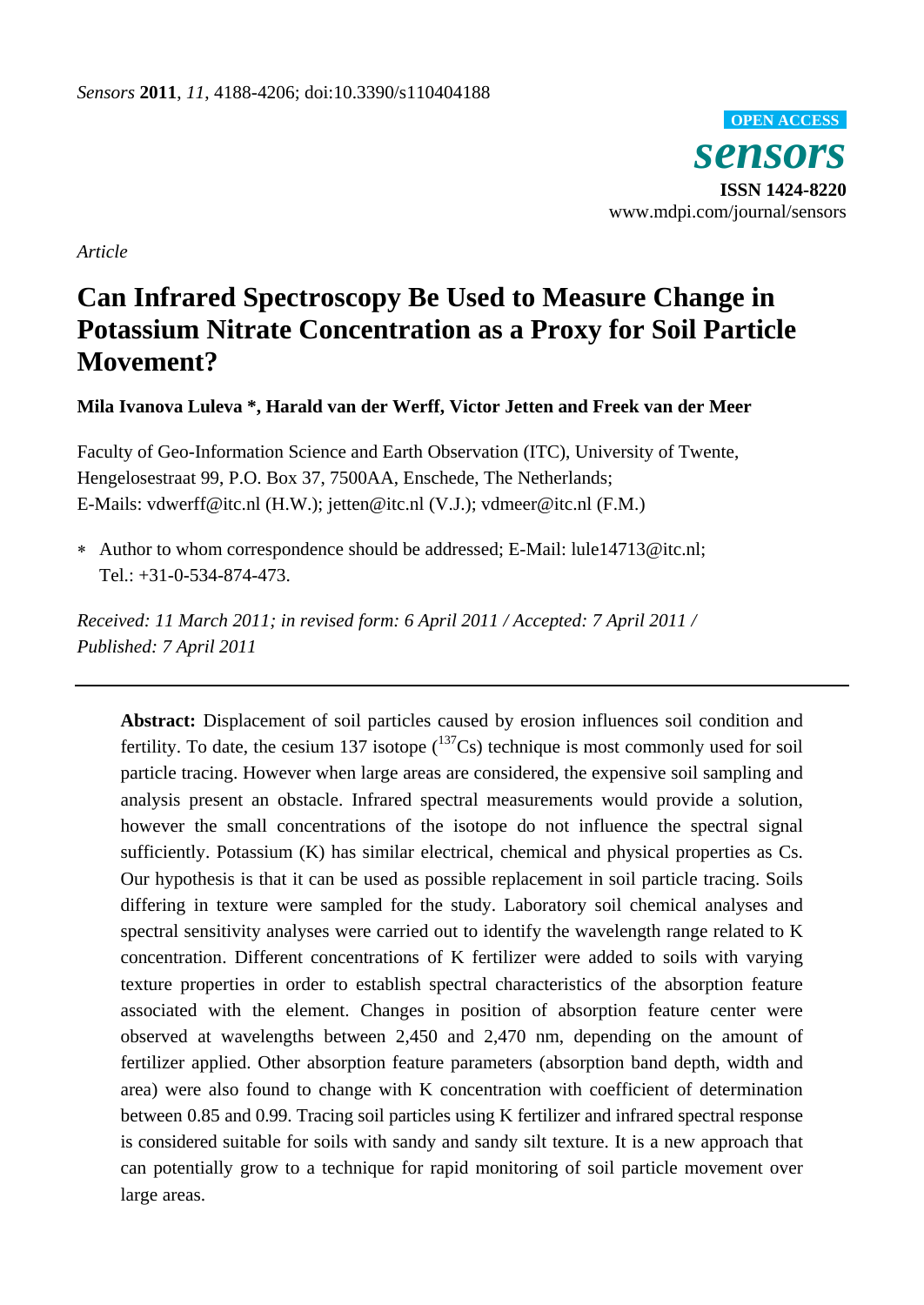**Keywords:** soil particles; soil erosion; chemical tracer; Potassium; infrared spectroscopy; absorption feature parameters

# **1. Introduction**

Land degradation is a relatively slow process [1]. Physical and chemical degradation, under the influence of wind and water, leads to loss of nutrients, soil instability, subsoil exposure and desertification. Well-known erosion features such as rills and gullies are manifestations of an already advanced degradation [2,3]. To detect early warning signs, however, it is important to monitor soil properties sensitive to degradation, such as chemical composition, runoff and sediment yield. Natural variation in soil chemical composition is associated with bedrock geology and soil type, although agricultural practices and overgrazing also influence surface soil chemistry and quality [4-6]. Hence, studies on soil erosion have focused on using soil chemical composition mainly for particle tracing.

Various chemical soil particle tracers have been used to obtain spatially distributed data for soil erosion [7] and used to identify suspended sediment [8]. Commonly used soil particle tracers are the cesium 137 isotope ( $^{137}Cs$ ) [9-15], lead ( $^{210}Pb$ ) and beryllium ( $^{7}Be$ ) [16,17], and rare earth oxides [7,18]. Although  $137$ Cs is considered the primary chemical tracer for detection of soil particle movement [19-23], one has to assume a homogeneous distribution of  $^{137}Cs$  fall out limited to the Northern hemisphere, and that all particle movements are a result of soil erosion [13,24,25]. Cost of soil sampling and analysis and the limited half-life of the element are the main limitations to extrapolate these methods to cover large areas [2].

Soil properties have been studied with infrared spectroscopy since the 80's, using visible, near-infrared and shortwave infrared wavelength region (400–2,500 nm). Spectral reflectance is determined by both physical and chemical characteristics of soils [26-28]. Soil spectral features are mainly a result of overtone absorption and combination of bond vibrations in molecules of three functional groups in minerals: OH,  $SO_4$  and  $CO_3$  [29,30]. Organic matter is also found to have influence on spectral response since it holds most positively charged nutrients in soils. However, due to the relatively weak attraction between K and this soil constituent, K absorption is not found to be affected [31]. Results obtained using regression models for detection of soluble fractions of potassium, only have moderate accuracy and vary according to study sites [32]. Sampling large areas for determination of soil properties using spectral reflectance is relatively cheap and fast, compared to traditional field and laboratory techniques [28]. To date, infrared spectra have not been put in use when studying soil erosion with  $^{137}Cs$ . Low concentrations of the isotope in nature makes the identification of the element through spectral means impossible, considering the capabilities of available spectrometers [33].

The element potassium (K) shares electrical, chemical and physical properties with Cs, both being members of the Group I alkali metals [34,35]. Both elements have similar biological and chemical behaviour, where the difference is only in reactivity [34], but it has not been tested as a particle tracer. Potassium occurs naturally in the environment, but it is also used on agricultural lands as a fertilizer. The amount of K fertilizer (in a form of  $K_2O$  or K-P-N) typically applied by farmers, according to EU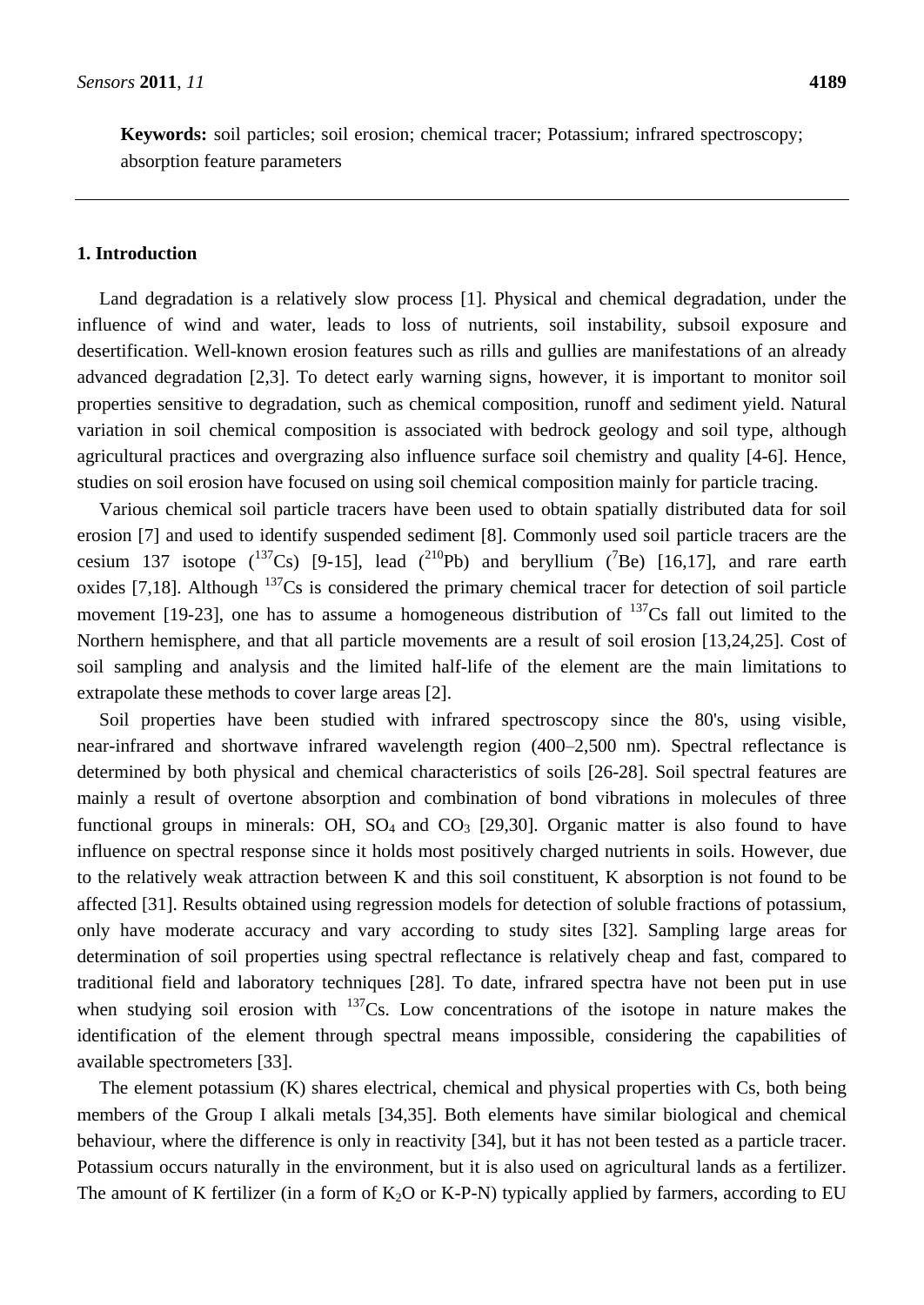Directives: Nitrates Directive (91/676/EC) and Water Framework Directive (2000/60/EC), as well as EU commission recommendations, is 183 kg of solid fertilizer per hectare or in dissolved solution 1.83 g of solid fertilizer per 10 mL of water for sandy silt soils, although there is no specific policy adopted for the EU region. In practice, the range of totals of applied amount may reach 5–8 g/10 mL according to soil type and water conditions. In soils, K is mainly present as part of preliminary soil minerals (unavailable), in clay minerals and fine silt (slowly available), and in a water-soluble form (readily available) [36-38]. When K fertilizers are applied, they dissolve and K becomes part of the soil-water solution [38]. Fertilizers are applied prior to harvesting. To maintain optimal crop production, uniform application of the fertilizer is the most desired practice [39]. Potassium remains immobile as long as soils are not chopped or plowed. The mobility and distribution of this element has also been discussed by [40-42]. These authors explain the behaviour of the element determined by soil physical properties such as texture, porosity, organic matter and water holding capacity. They also state that due to low cation exchange capacity and organic matter content, sandy soils are more likely to experience K leaching than clays. Furthermore, soil texture combined with chemical composition (presence of calcium, sodium or gypsum, of both soil and water used for irrigation) determine the rates of leaching of K [41,43]. Establishing the behaviour of K in soils can prevent under or overestimating of predicted sediment deposits in studies where the element is used as a tracer.

The aim of this paper was to determine the spectral characteristics of K in soils and its capability to replace <sup>137</sup>Cs in large scale soil erosion monitoring. This is examined by measuring infrared spectral response of soils of different texture. The laboratory analysis comprises of two experimental stages, with varying concentrations of added K fertilizer. Fertilizer concentrations, in range of three times higher than typically applied by farmers, are used to quantify K through spectral analysis and establish wavelength ranges sensitive to change in concentration of the element. The findings are subsequently compared to literature based on Partial Least Squares Regression modelling and derivative manipulations. The second stage of the experiment includes application of typically used in agricultural field concentrations, to determine the lowest detectable concentrations.

## **2. Methods**

## *2.1. Laboratory Experiments*

Eight locations in central, east and southeast Netherlands were chosen for soil sample collection, according to soil type and soil texture. The collected material varied from heavy clay (Fluvisol-Eutric), clay loam (Fluvaquent-Typic), loam (Fluvisol-Calcaric), silty loam (Luvisol-Orthic) and sandy loam (coarse sand) (Podzol-Humic), to fine sand (Arenosols-Albic). Description of each soil type can be found in Table 1.

At each location, 1–2 kg of material was collected using a clean spade to form a composite sample of the surface soil (0–5 cm). Each composite sample comprised of ten combined discrete samples collected around a single location, in order to represent all components of the sampled body material. Duplicates were acquired for silty and sandy loam soils. The samples were air dried for two days and subsequently sieved to remove particles larger than 5 mm.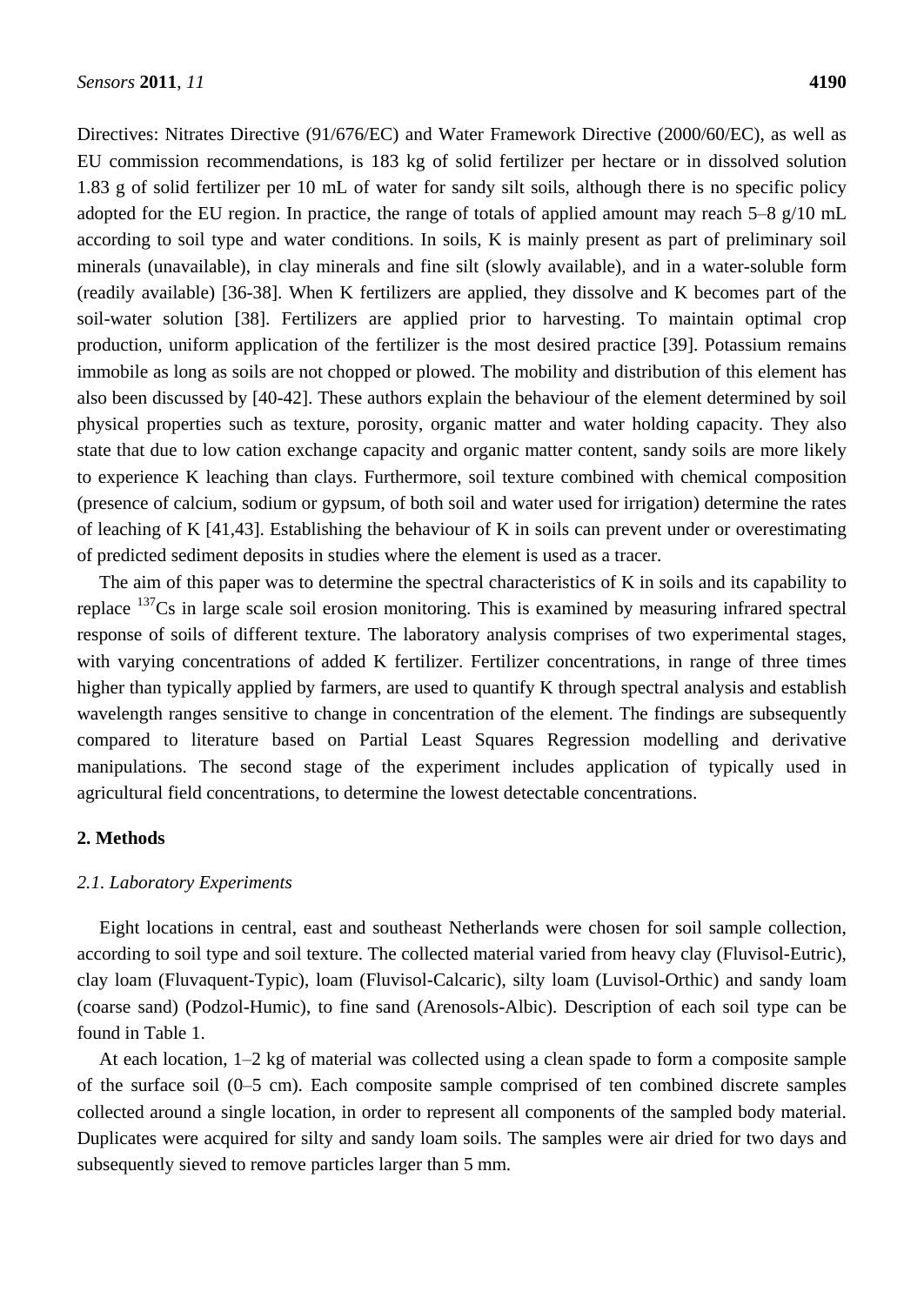| <b>Map Unit</b>    | <b>Soil Type</b>  | <b>Description and Properties [44]</b>                                    |
|--------------------|-------------------|---------------------------------------------------------------------------|
| Rn95C              | Fluvaquent-Typic  | Originate from Clayey marine and fluvial sediments. Typically sandy       |
|                    |                   | loam or fine sand texture.                                                |
| Rd <sub>10</sub> A | Fluvisol-Calcaric | Originate from predominantly recent fluvial and marine deposits. Calcaric |
|                    |                   | material between 20 and 50 cm from the surface                            |
| Rn44C              | Fluvisol-Eutric   | Originate from predominantly recent fluvial and marine deposits. Having   |
|                    |                   | a base saturation of 50% or more in the major pat between 20 and 100 cm   |
|                    |                   | from the soil surface.                                                    |
| Zd21               | Arenosols-Albic   | Originate from unconsolidated, finely grained material. Relatively young, |
|                    |                   | sandy soils with no profile development                                   |
| Hd30               | Podzol-Humic      | Originate from weathering materials of siliceous rock. Spodic illuviation |
|                    |                   | horizon under a subsurface horizon that has the appearance of ash and is  |
|                    |                   | covered by an organic layer                                               |
| Bld6               | Luvisol-Orthic    | Originate from unconsolidated material. Pedogenetic clay differentiation  |
|                    |                   | between topsoil and subsoil. Prone to erosion due to high silt content.   |

**Table 1.** Description of sampled soils in the Netherlands.

First, each sample was divided and placed in four identical metal dishes (30 g of soil each). The soil material in three of the dishes was fertilized with respectively 8, 16 and 32 g/10 mL solution of potassium nitrate fertilizer (46% K<sub>2</sub>O 13% N, organic matter). The use of fertilizer in the experiment allowed strict control over the added concentrations. To the fourth, demineralised water was added for use as a reference. Prior to acquiring spectra, samples were dried overnight at 30  $\degree$ C, to remove the effect of moisture on the spectral reflectance. The percentage Sand-Silt-Clay content was determined through bulk density and soil texture analysis, following standard laboratory procedures [45]. An Analytical Spectral Devices (ASD) Fieldspec Pro Spectrometer with a 450–2,500 nm wavelength range coverage at 2–3 nm spectral resolution was used to acquire reflectance spectra. A high-intensity contact probe with internal light source was used as fore-optic with a spot size of 10 mm. An average spectrum was created per soil textural type and amount of K, based on 10 measurements repeated for 20 iterations.

In the second stage of the experiment, three soil textural types (heavy clay, fine sand and silt loam) were selected, as these clearly show the effect of each textural component (sand, silt, clay) on spectra. The same procedure as above was followed, but now nine dilutions of fertilizer in the range of 1.13 g/10 mL to 1.93 g/10 mL were applied to each soil class, and one set was used as a reference. Spectra were collected in the same setup as described above.

## *2.2. Absorption Feature Characteristics*

To determine the wavelength range influenced by change in K concentrations, and to compare the parameters from a common base line, an absorption feature analysis using continuum removal was performed [46]. This method is found to enhance differences in shape between individual features [47]. Mathematically, it is calculated by dividing each individual spectrum by the corresponding continuum line [48]. Absorption features were associated with K through sensitivity analysis to assess the impact of added fertilizer on specific absorption features. Coefficients of determination were calculated based on changes in absorption caused by ranging concentrations of added fertilizer. After identifying the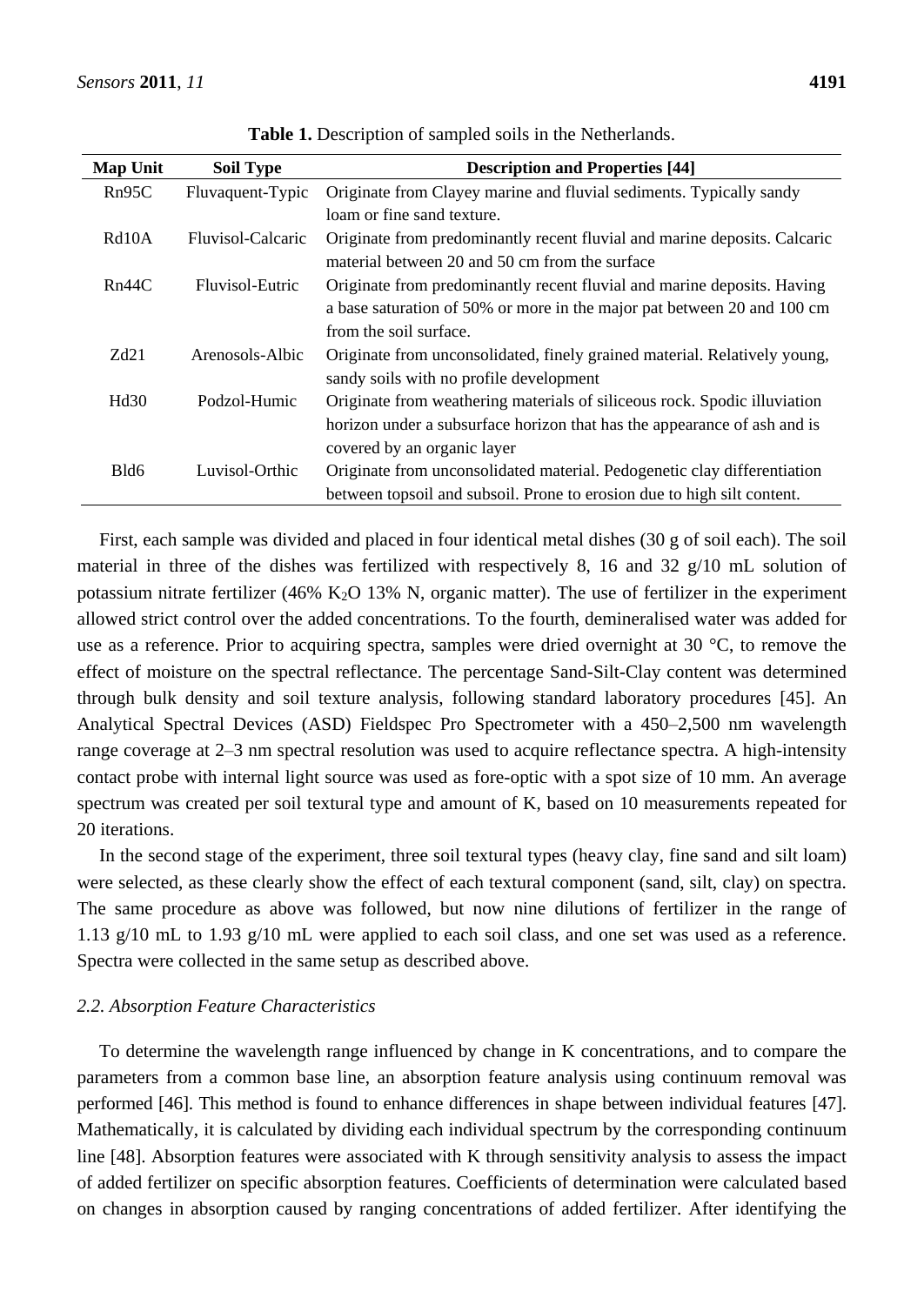wavelength range related to K, absorption feature characteristics including absorption depth, absorption center, absorption area and absorption width (Figure 1) of the individual feature were calculated using IDL-ENVI software [49]. Equations implemented in IDL scripts are reported in [50]. Coefficients of determination were calculated to identify trends associated with characteristics of absorption features in regards to changes in concentration levels and soil textural type.

**Figure 1.** Original spectra and continuum removed spectra showing absorption feature parameters: absorption-band depth, width, center and area.



Absorption Feature Characteristics

#### **3. Results**

## *3.1. Laboratory Testing of Potassium Influence on Spectra*

Based on results from continuum removal and sensitivity analyses, the wavelength range that relates to potassium concentration was found to be 2,450–2,470 nm. This is based on the highest estimated coefficients of determination  $(R^2)$  for change in absorption in regards to K concentration. For this wavelength range, values vary between 0.918 for clay loam samples to 0.984 for silty loam samples. Figure 2 shows changes in absorption at 2,450–2,470 nm caused by changes in K concentration, based on the first stage of laboratory experiments. The deepest point of absorption was observed between 2,450 to 2,470 nm. With addition of fertilizer, the depth of absorption increases accordingly. This is also observed when small quantities of fertilizer were applied (Figure 3). This figure shows changes in absorption after application of fertilizer in quantities between 1.13 g/10 mL and 1.93 g/10 mL, for the heavy clays, fine sand and silt loam soil samples. Changes are noted for fine sand and silt loam samples, the absorption in the heavy clay soil samples is not clear.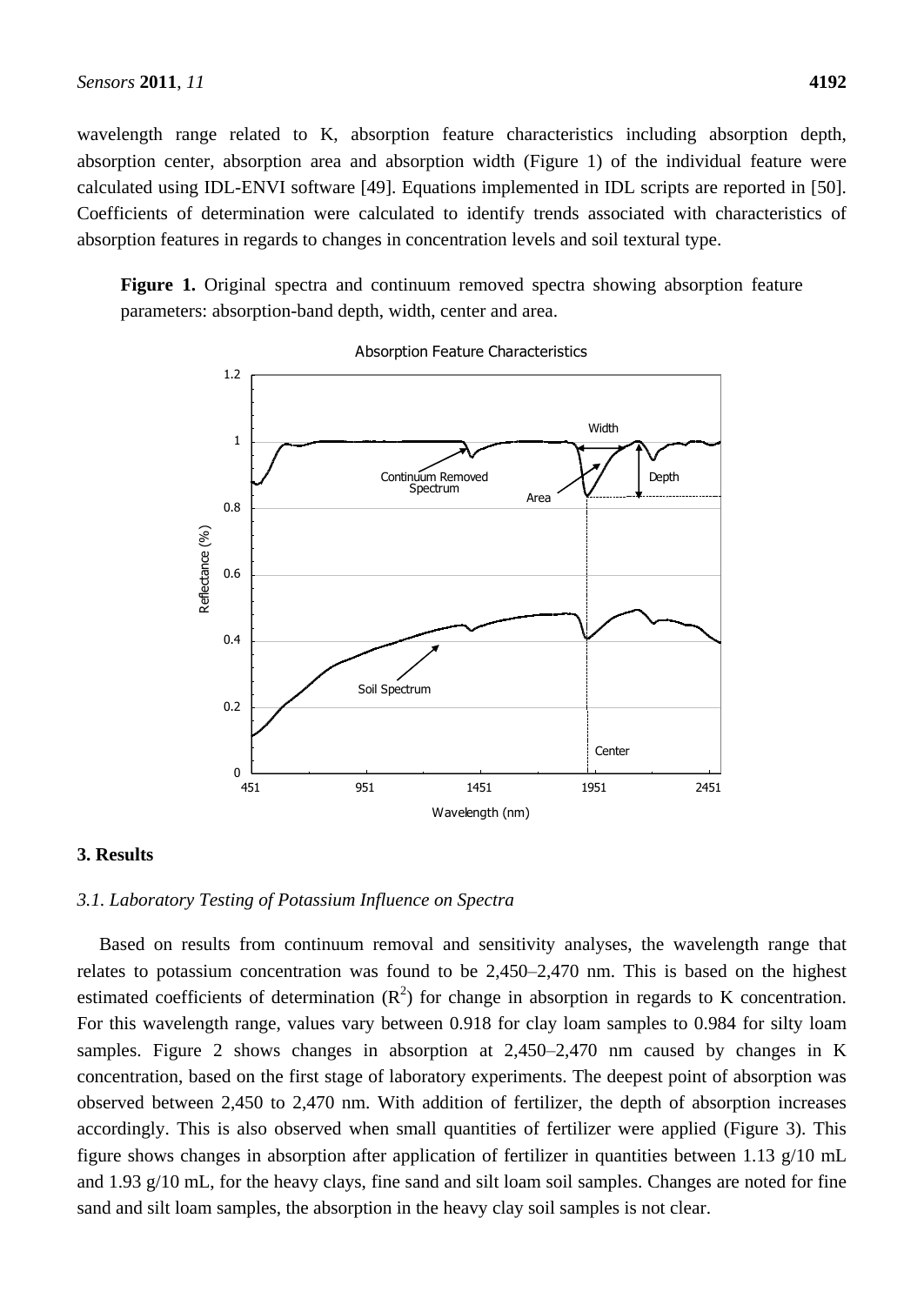**Figure 2.** Change in absorption at 2,450–2,470 nm with change in K concentration. Each spectrum is an average of 10 measurements. The blue lines belong to soils with no added fertilizer and used as a reference. The deeper absorption features belong to samples with addition of K fertilizer in concentrations 8, 16 and 32 g/10 mL, indicated with black, green and red line respectively. The sub-figures show: **(a)** Clay Loam, **(b**) Loam, **(c)** Heavy clay; **(d)** Coarse sand, **(e)** Fine sand, **(f)** Silty loam.

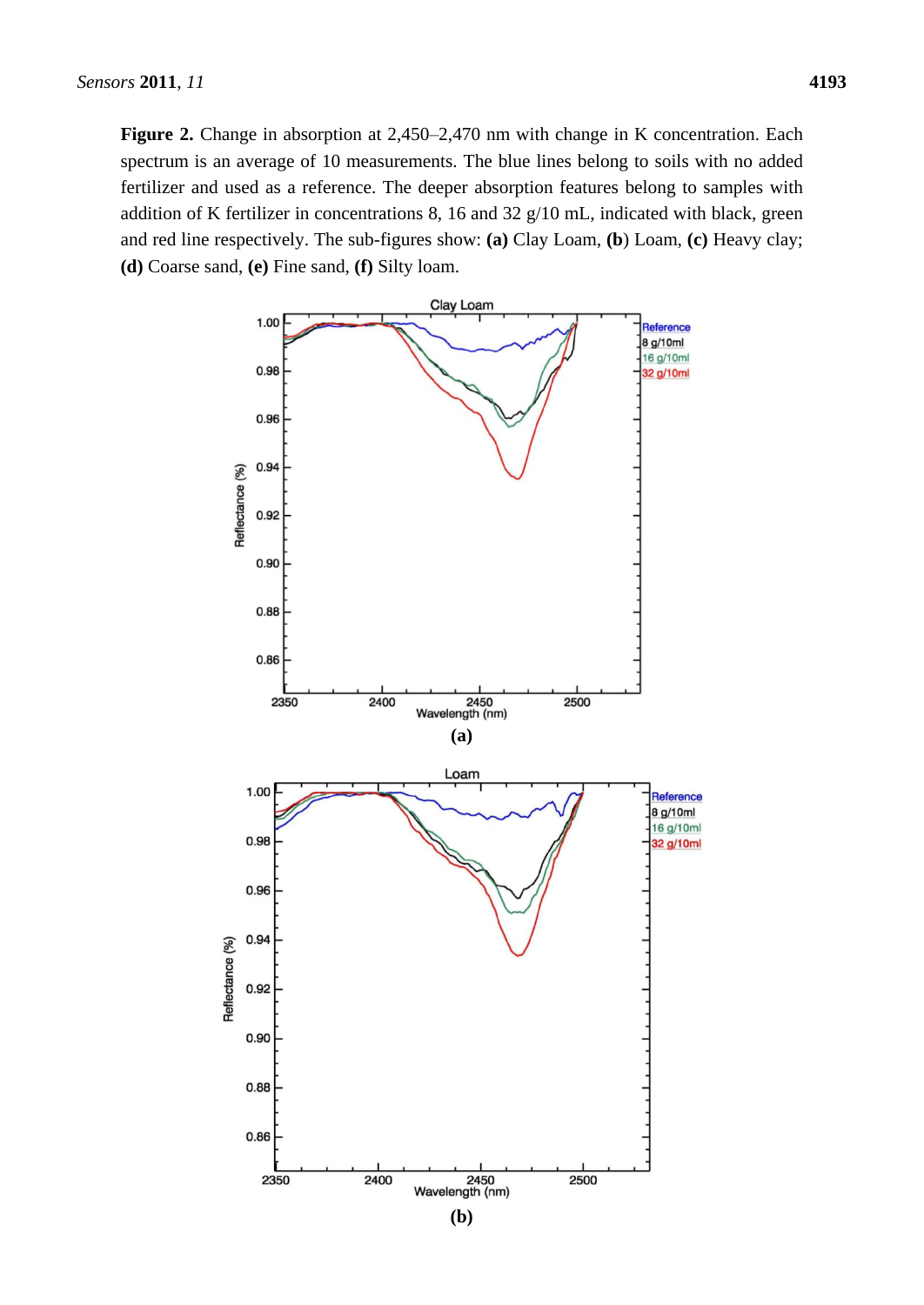

**(d)**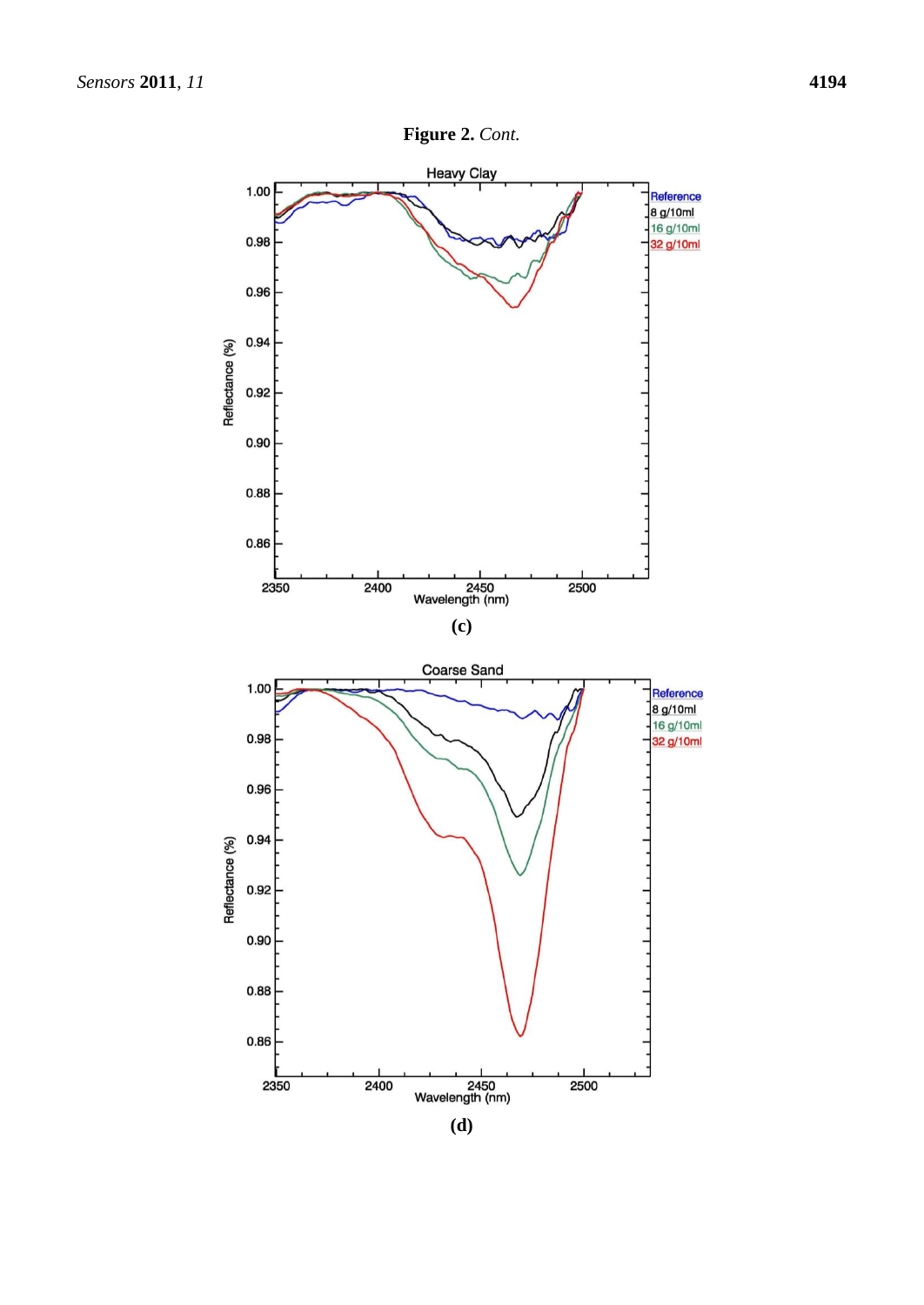



**(f)**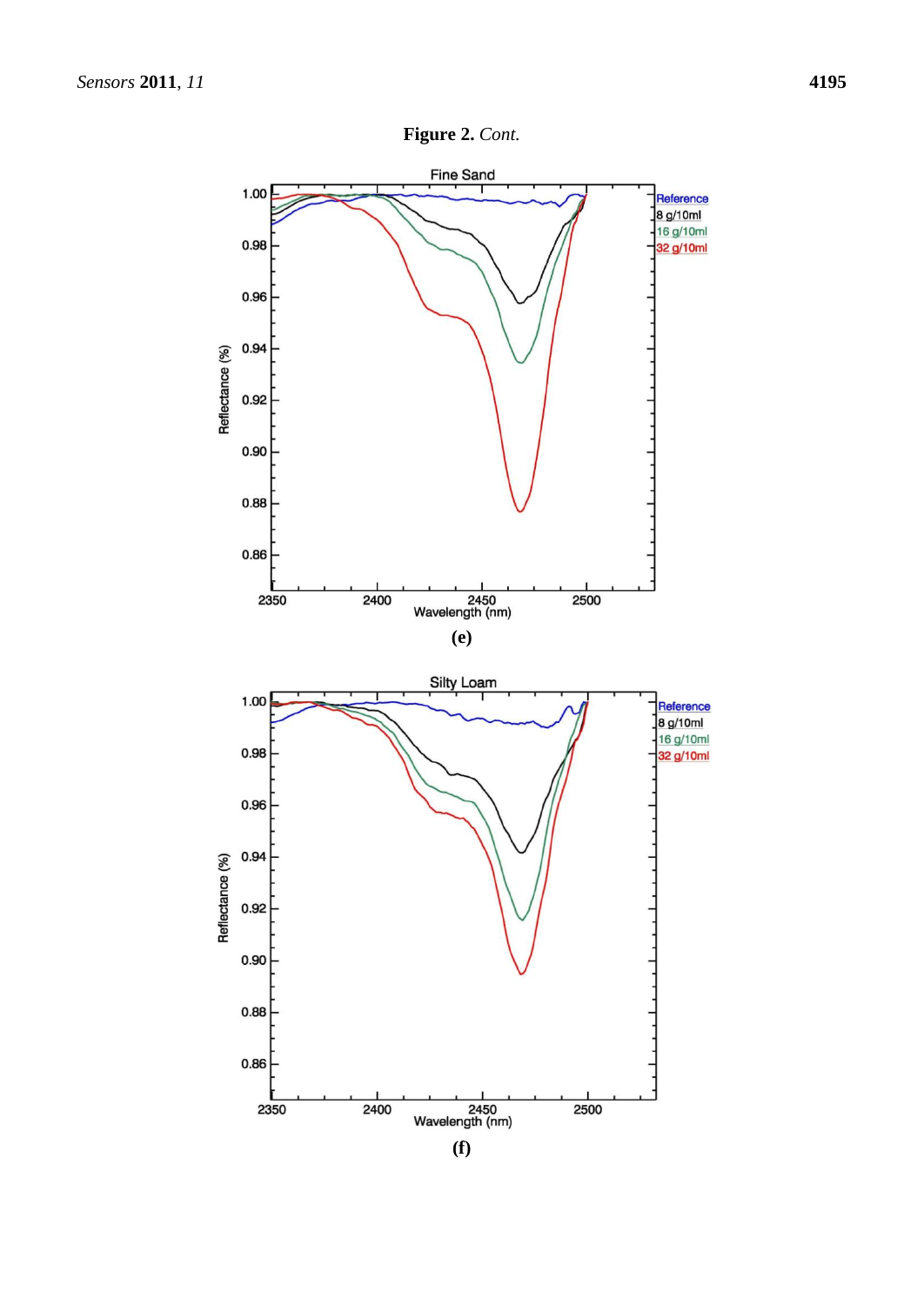**Figure 3.** Change in absorption at 2,450–2,470 nm with change in K concentration. Each spectrum is an average of 10 measurements. The blue lines belong to soils with no added fertilizer and used as a reference. The deeper absorption features belong to samples with addition of K fertilizer in concentrations 1.13 g/10 mL (black), 1.33 g/10 mL (green), 1.73 g/10 mL (orange) and 1.93 g/10 mL (red); **(a)** Heavy clay, **(b)** Fine Sand, **(c)** Silty Loam.

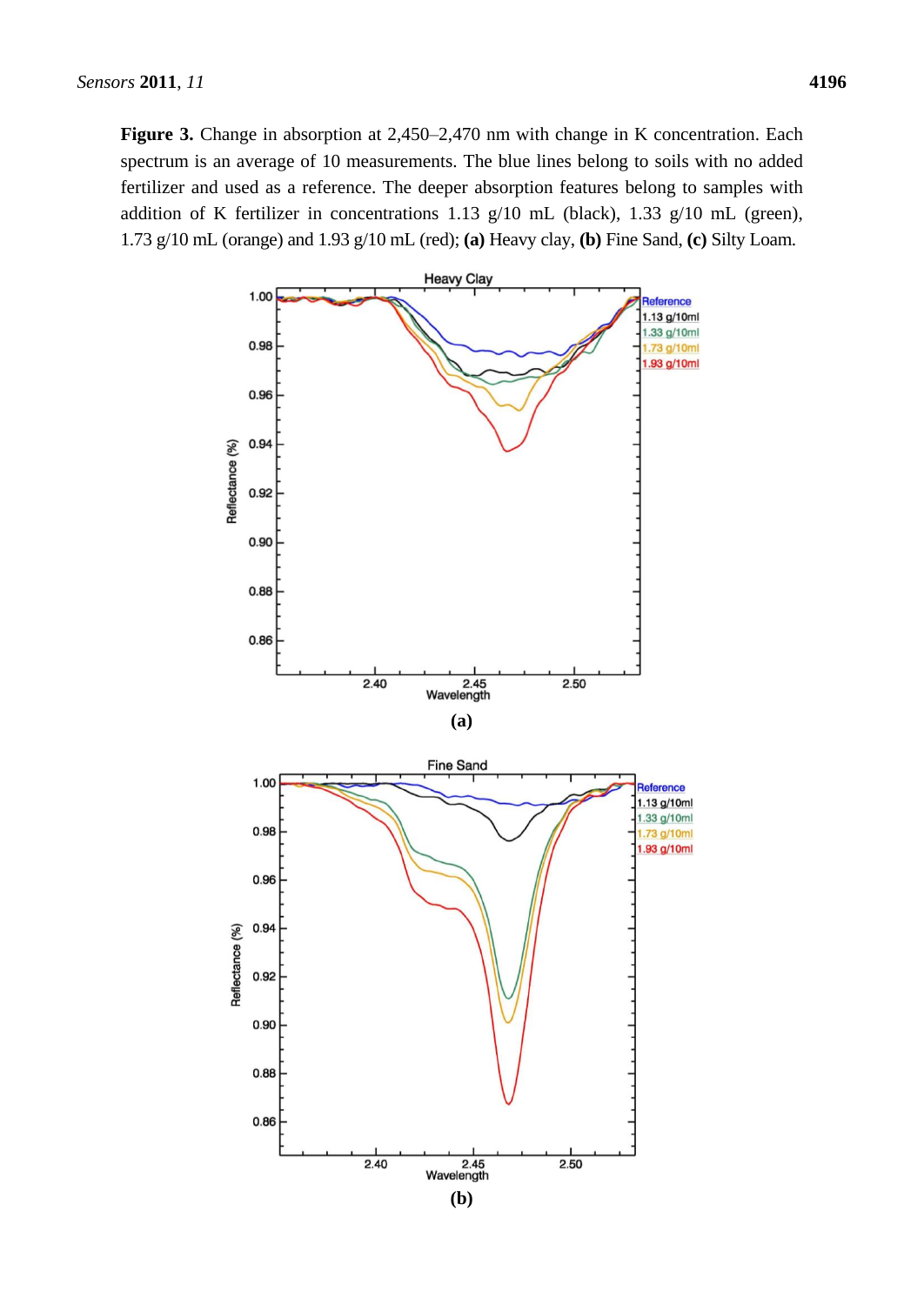

#### *3.2. Absorption Feature Analysis*

Figure 4 shows variation per soil textural type in absorption depth, width and center of absorption in the 2,450–2,470 nm wavelength range.

**Figure 4.** Variation in absorption feature parameters per soil textural type. Texture classes in dark grey contain highest clay content, lighter grey-highest sand content and the lightest grey- highest silt content: (**a)** Absorption center, (**b)** Absorption depth, (**c)** Absorption width.

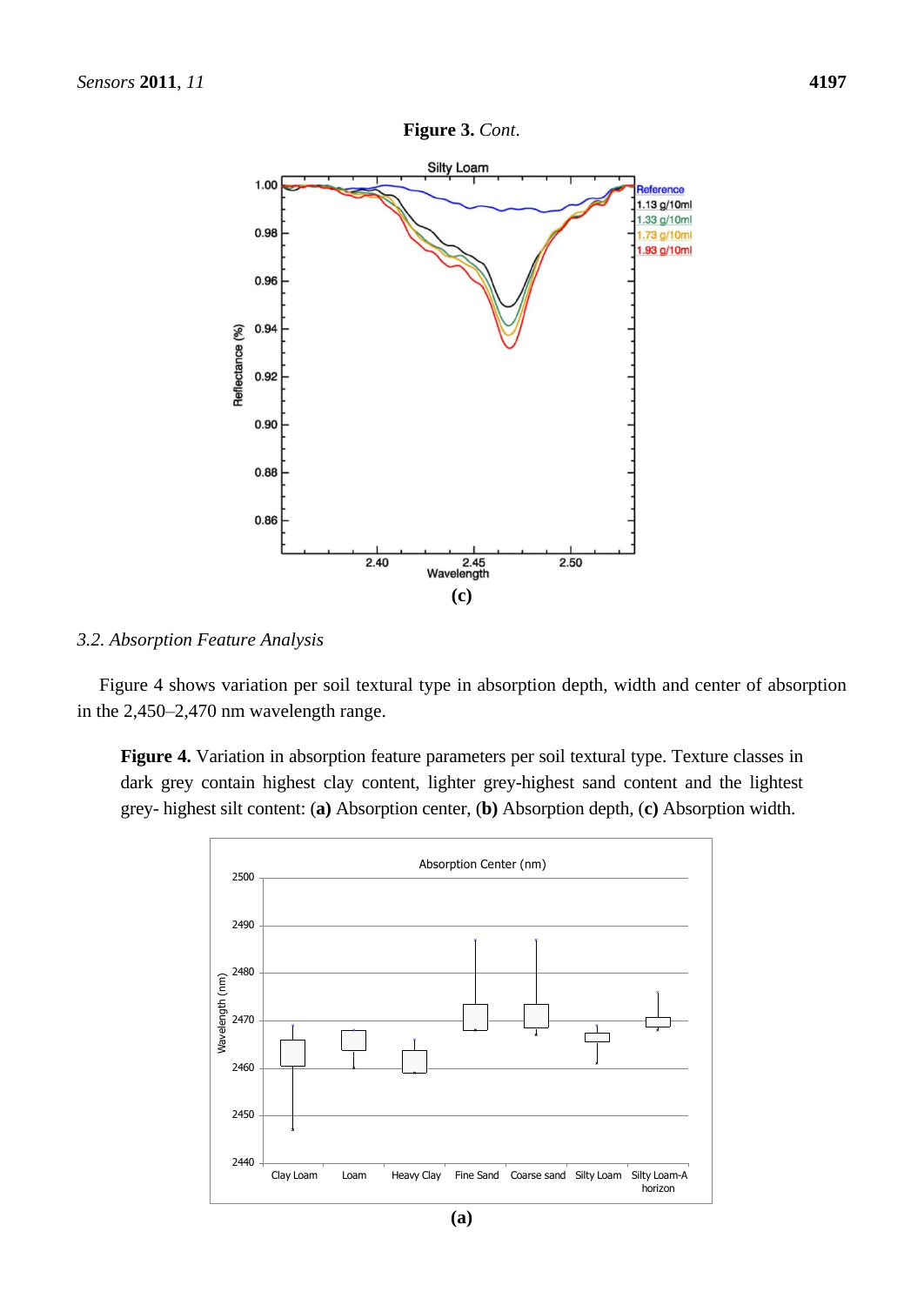

**Figure 4.** *Cont*.





Figure 5 shows changes in absorption feature characteristics due to increase in K concentrations. Both figures show that the spectral response of soils with higher clay content is characterised by lower  $R<sup>2</sup>$  values and noisier spectrum. A shift of 5–10 nm in center of absorption is most profound in the clay samples, although all samples show a shift to lower wavelengths with increase of K concentration. An increase in band depth is noted for soil samples that belong to the silty loam textural class. This cannot be observed for the heavy clay and fine sand samples.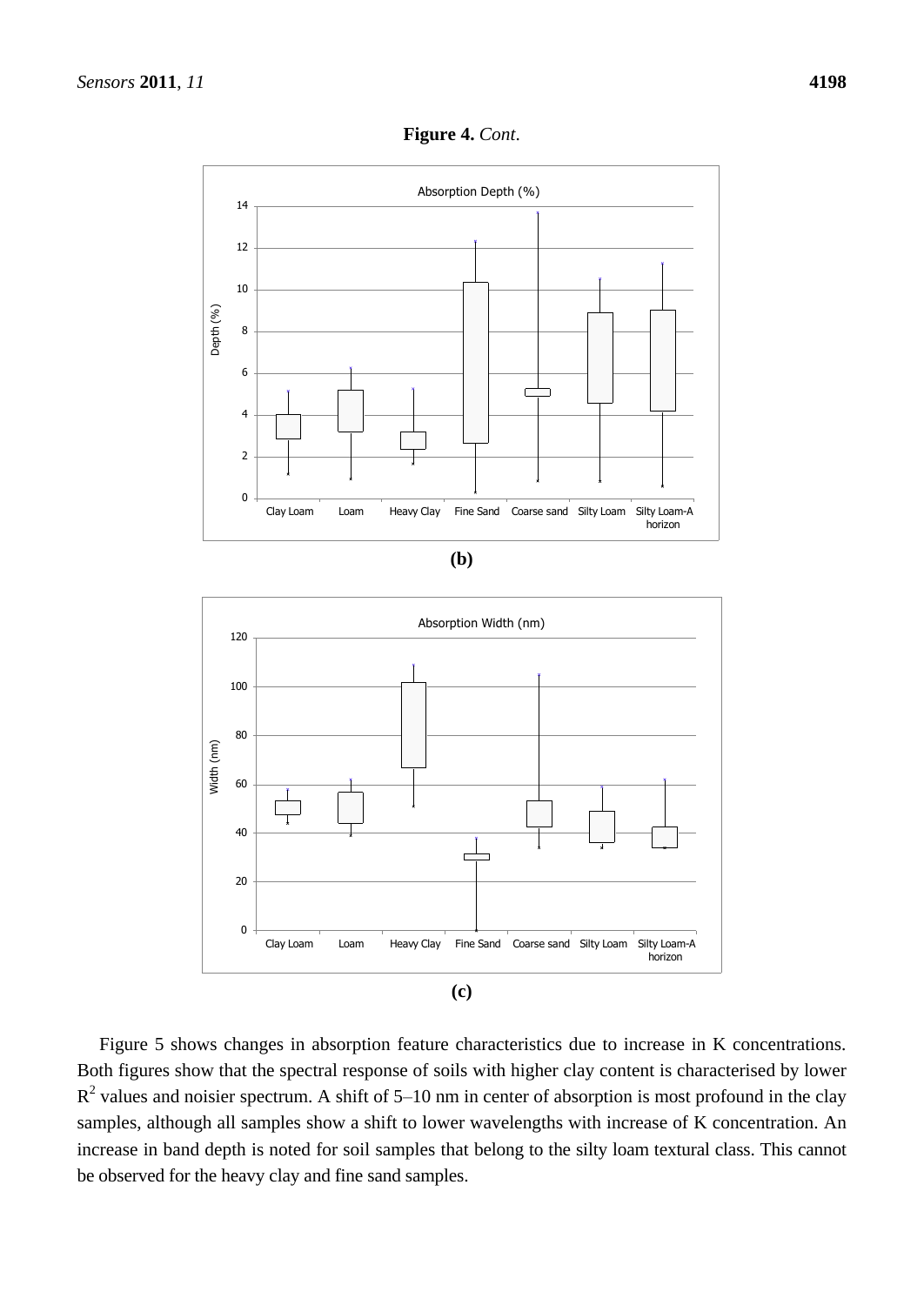**Figure 5.** Change in absorption feature parameters-depth of the absorption, width and center, classes based on varying concentrations of added K fertilizer 0 to 32 g/10 mL for all samples and soil textural types: **(a)** Absorption band depth for 0 to 1.93 g/10 mL, **(b)** Absorption band depth for 0 to 32 g/10 mL, **(c)** Absorption width for 0 to 1.93 g/10 mL, **(d)** Absorption width for 0 to 32 g/10 mL, **(e)** Absorption center for 0 to 1.93 g/10 mL, **(f)** Absorption center for 0 to 32 g/10 mL.



| × | .,<br>۰. |
|---|----------|
|   |          |



**(b)**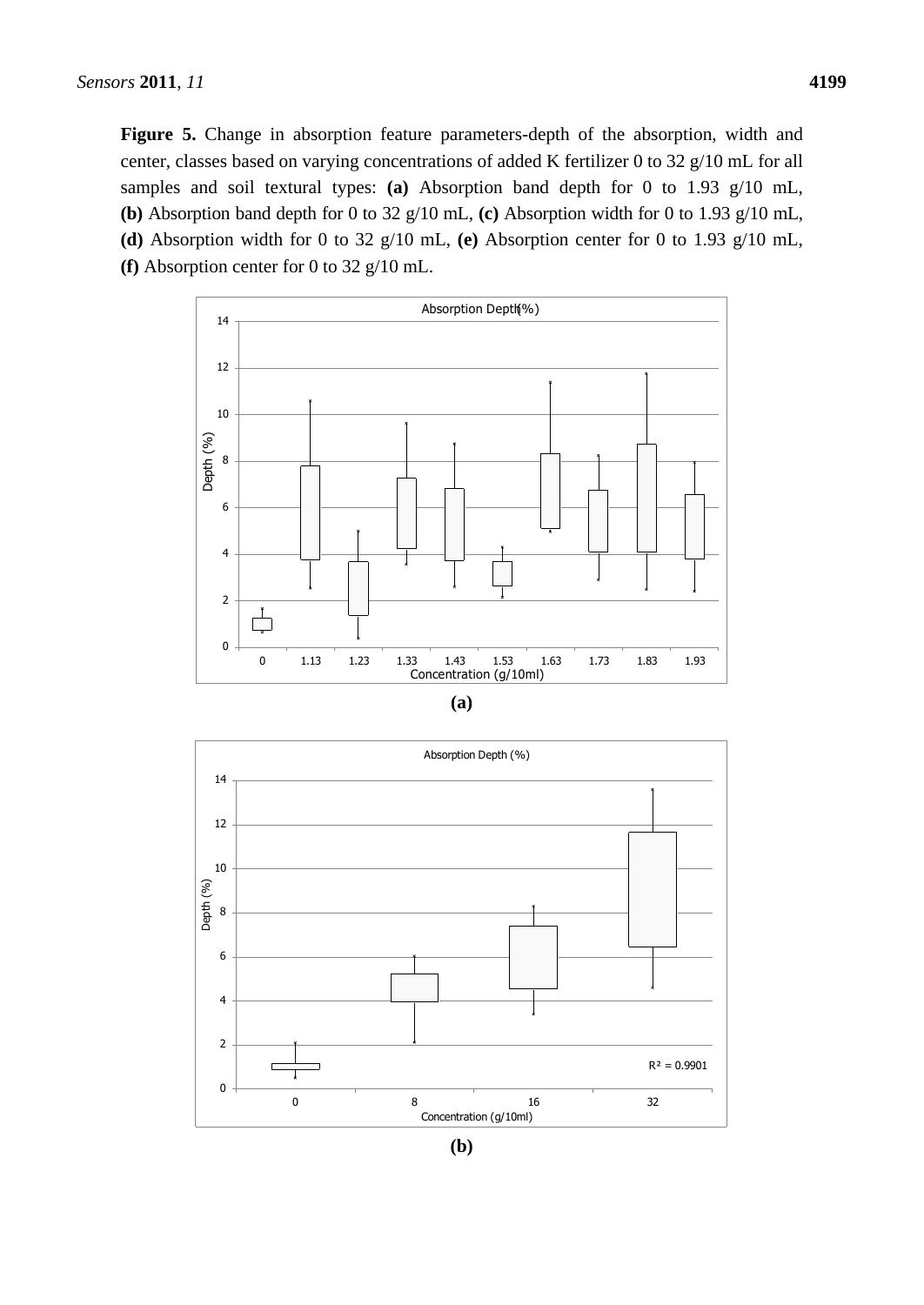

**(c)**



**(d)**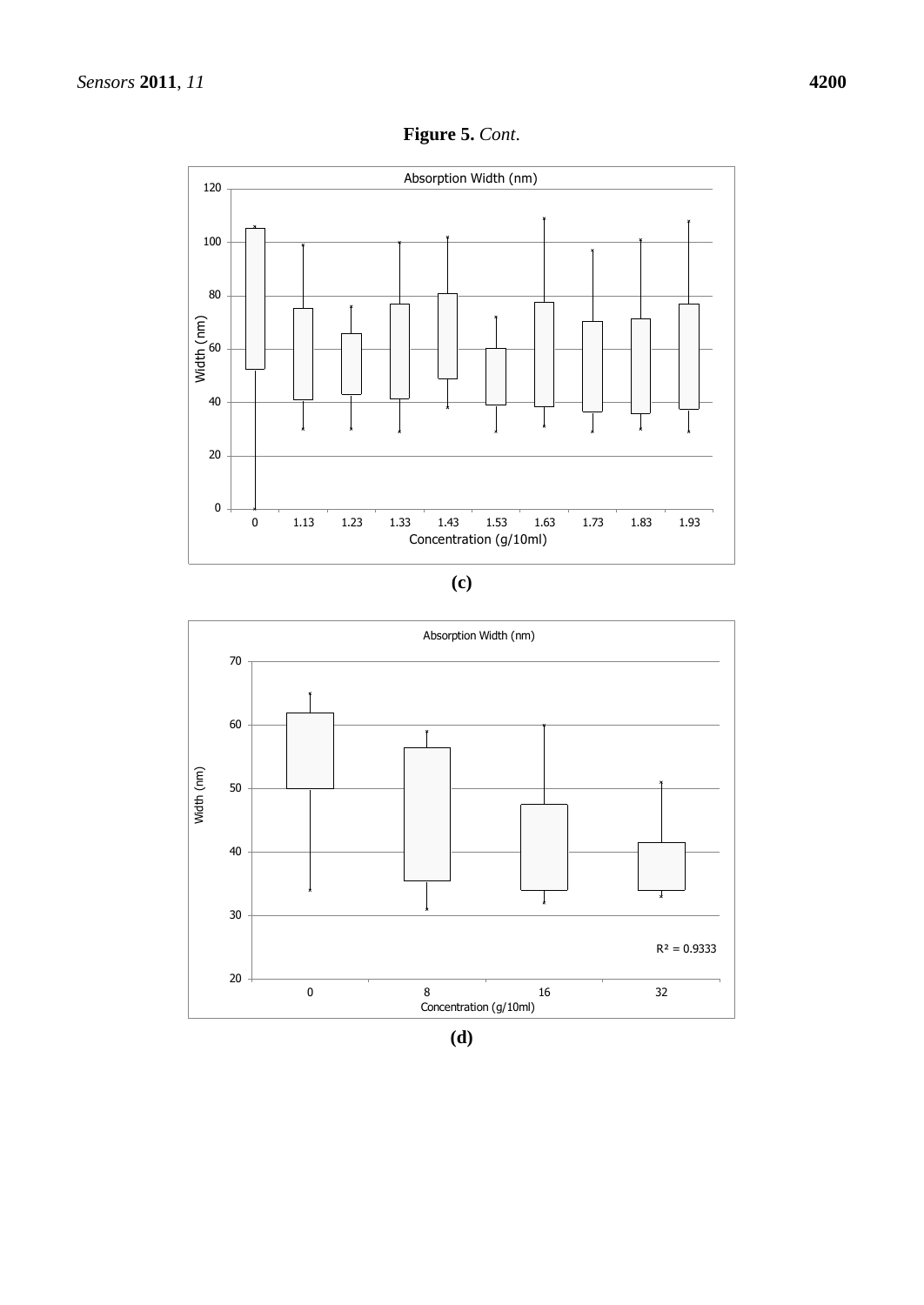

| ۰.           |
|--------------|
| ×<br>۰.<br>I |



# **4. Discussion**

# *4.1. Potassium Influence on Spectra*

From continuum removal and sensitivity analysis performed on laboratory derived spectra, the wavelength range where the center of K absorption can be found is 2,450 to 2,470 nm. This falls within the range reported in literature using second derivative calculations [30] and Partial Least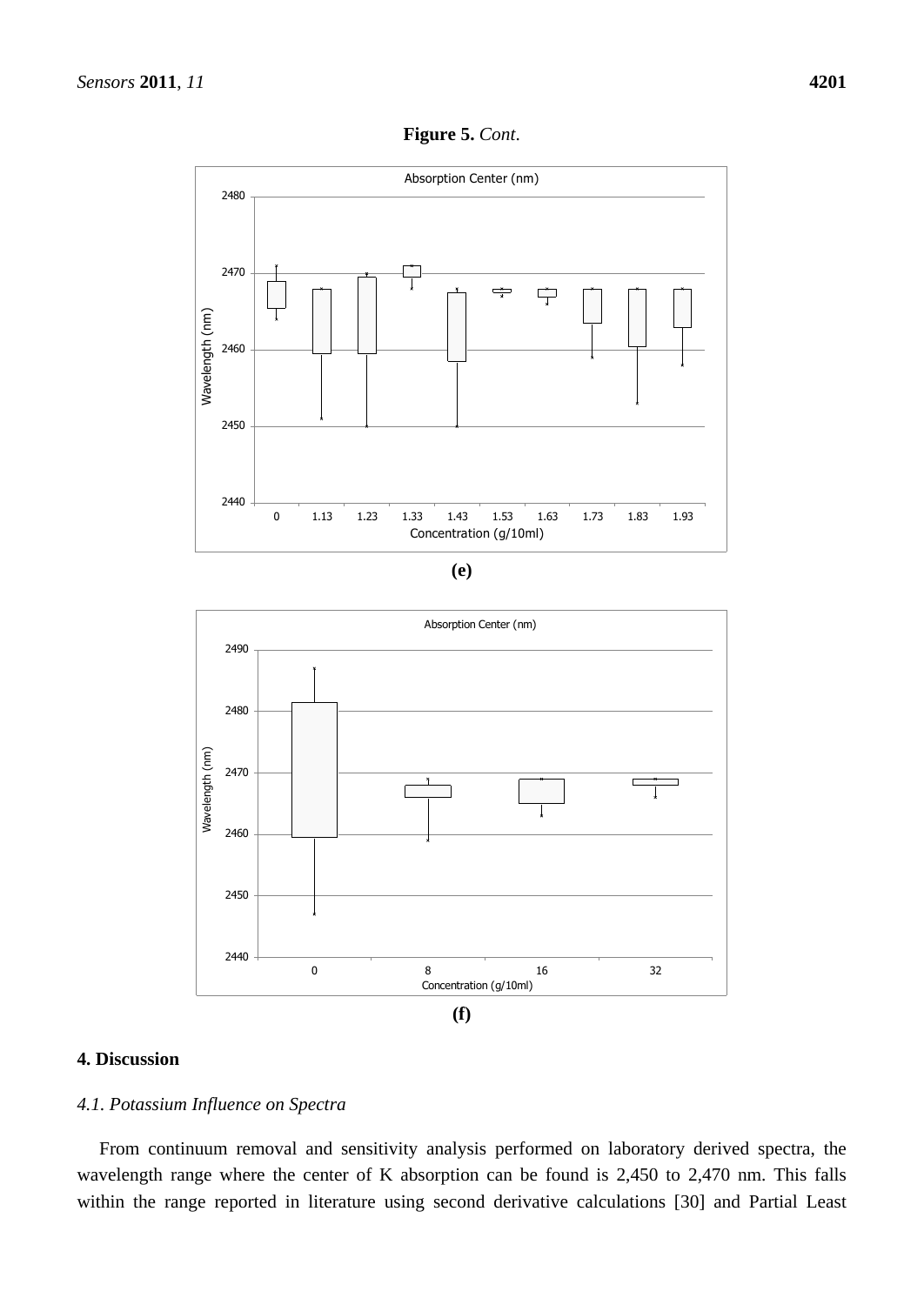Squares Regression models [51]. These studies reported optimal calibration equations for K that produce  $R<sup>2</sup>$  of 0.89 for wavelengths between 2,396 and 2,462 nm. The characteristic feature can be accounted to possible absorptions of combination modes between the free K ions and OH functional group.

Minor change in depth of absorption with addition of K fertilizer, is observed in samples with high clay content, that belong to soil textural classes clay loam and heavy clay [Figures 2(a–c) and 3(a)]. This is explained by the fact that clay content in samples prevents significant spectral changes caused by non-clay minerals [27]. Potassium is held at the edges of the clay particles, causing easy replacement by other positive ions [52]. The soil textural types that show the highest  $R^2$  between K concentration and depth of absorption are also the ones most prone to soil erosion: Silty loam and fine sand [Figures  $2(d-f)$  and  $3(b,c)$ ].

## *4.2. Absorption Feature Analysis*

The center wavelength and depth of the K absorption feature becomes better defined with an increase in concentration of added fertilizer. This is observed in the findings that emerge from both stages of laboratory analysis for all soil textural types (Figures 2 and 3). Changes in absorption feature parameters appear when 8, 16 and 32  $g/10$  mL of fertilizer are applied. Figure 4(a) shows that soil texture defines the position of K absorption center. High clay content in soils causes greater fluctuations in absorption center values. The increase in concentration, as seen in Figure 5(e,f), has strong influence on the peak position only above 8 g/10 mL of fertilizer. The effect K concentration has on spectra is highlighted in the case of absorption band depth with  $R^2$  value of 0.99 for concentrations higher than  $8 \frac{\text{g}}{10 \text{ mL}}$  [Figure 5(b)].

Samples with high clay content experience smaller changes in absorption, and have lower coefficients of determination compared to those belonging to highly erosive soil textural types-sand and silt loam. This is explained by the abundance of free K ions in clays and the formation of illite-like [53] groups, where K replaces water and fills the interlayer clay sites. The presence of clay particles in soils causes shifts in clay absorption from 2,200 nm towards longer wavelengths, and therefore influencing the features at 2,400–2,500 nm [54]. On the other hand, as stated in [43], when K fertilizer is applied to soils with low clay content, K ions do not interact strongly with the soil matrix. As a result, a localized increase in K concentration in the soil solution can be observed. The influence of texture on spectral absorption of K can be seen in Figure 4(a–c). Values for absorption feature parameters: center of absorption, depth and width, are dependent on soil textural type. The figure shows how higher percentage of each textural component-clay (Clay loam, Loam, Heavy clay), sand (Fine sand, Coarse sand) or silt (Silty loam), influences the results. Therefore, the influence of soil texture prevents the computation of a universal statistical model for all textural classes.

Both experiments indicate that quantification of K depends on the amount of fertilizer added to the soil samples, as well as the soil sand-silt-clay content. In order to serve as particle tracer, the initial amount of K present in the soil should be established by collection of spectra prior to fertilizer application. This serves as a baseline and it should be accounted for when change in concentration occurs due to removal of fertilizer by erosion agents. Furthermore, particle tracing using K fertilizer is limited by K uptake by plants, and therefore cannot be performed after vegetation cover has emerged. Nevertheless, K can be quantified, through spectral response when more than 1.73 g/10 mL of K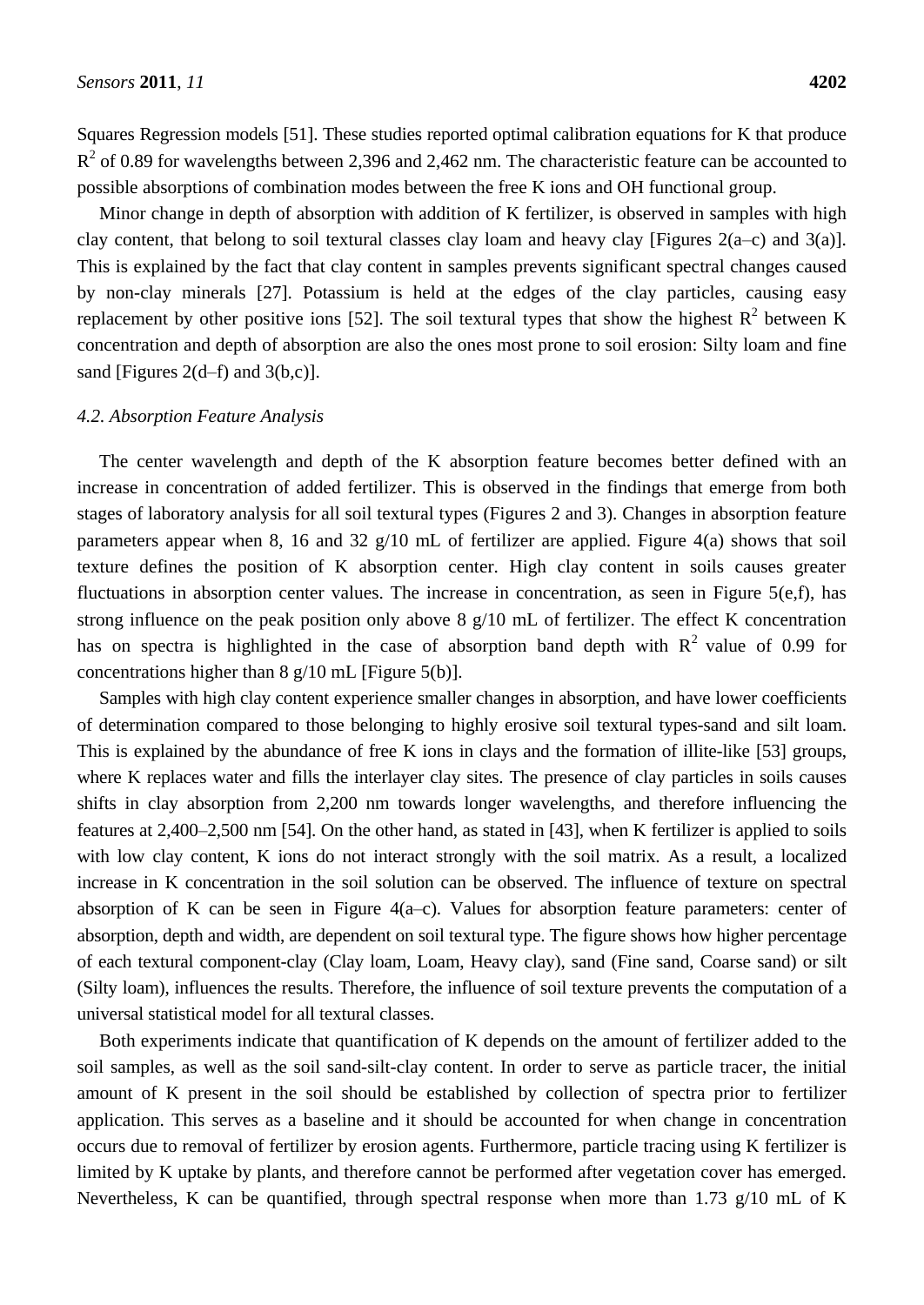fertilizer is present in the soil. As shown in Figure  $3(a-c)$  and Figure  $5(a,c,e)$ , the degree of change above this value becomes more constant for all textural types, while the fluctuation in parameter values for lower concentrations can be explained by noise in the spectra. In relation to common agricultural practices, this amount is the minimum quantity of needed fertilizer recommended for crop production. Higher amounts of available K in soils have not been found to cause contamination or have a negative effect on agricultural practices. This laboratory experiment to detect and quantify K concentration in soils using spectral response, suggests that the technique can be applied in field and possibly on airborne hyperspectral imagery in order to achieve rapid and extensive spatial coverage over large areas affected by soil erosion.

# **5. Conclusions**

This study presents a new approach to soil particle tracing using infrared spectroscopy, allowing a rapid monitoring of soil particle movement, towards monitoring soil erosion. The aim was to find a chemical element that can replace radioactive  $137Cs$ , while allowing fast and relatively inexpensive way of obtaining spatial data. Potassium is known to have the same physical and chemical behaviour in soils differing only in reactivity. Similarly to studies on  $137Cs$ , near-even distribution of the element can be assumed based on the annual application of fertilizer over soil erosion affected fields. Limitations in K quantification are an unknown initial concentration of available and unavailable K, as well as the effect of uptake by plants. If fertilizer is present in concentrations higher than 1.73 g/10 mL, our technique can be applied. Best results are achieved when the method is used on soils high in sand and silt content. The defined absorption feature with a peak center positioned between 2,450 and 2,470 nm, in the infrared spectrum associated with potassium, makes it possible to detect and quantify using spectroscopy. Spectra should be acquired before and after the application of the fertilizer, to establish reference concentration.

## **Acknowledgements**

The research is conducted in the framework of the EC-DG RTD-6th Framework Research Programme (sub-priority 1.1.6.3)—Research on Desertification-project DESIRE (037046): Desertification Mitigation and Remediation of land—a global approach for local solutions.

#### **References**

- 1. Omuto, C.T.; Shrestha, D.P. Remote sensing techniques for rapid detection of soil physical degradation. *Int. J. Remote Sens.* **2007**, *28*, 4785-4805.
- 2. Boardman, J. Soil erosion science: Reflections on the limitations of current approaches. *CATENA* **2006**, *68*, 73-86.
- 3. Boardman, J.; Shepheard, M.L.; Walker, E.; Foster, I.D.L. Soil erosion and risk-assessment for on- and off-farm impacts: A test case using the Midhurst area, West Sussex, UK. *J. Environ. Manage.* **2009**, *90*, 2578-2588.
- 4. Zhang, P.; Li, L.; Pan, G.; Ren, J. Soil quality changes in land degradation as indicated by soil chemical, biochemical and microbiological properties in a karst area of southwest Guizhou, China. *Environ. Geol.* **2006**, *51*, 609-619.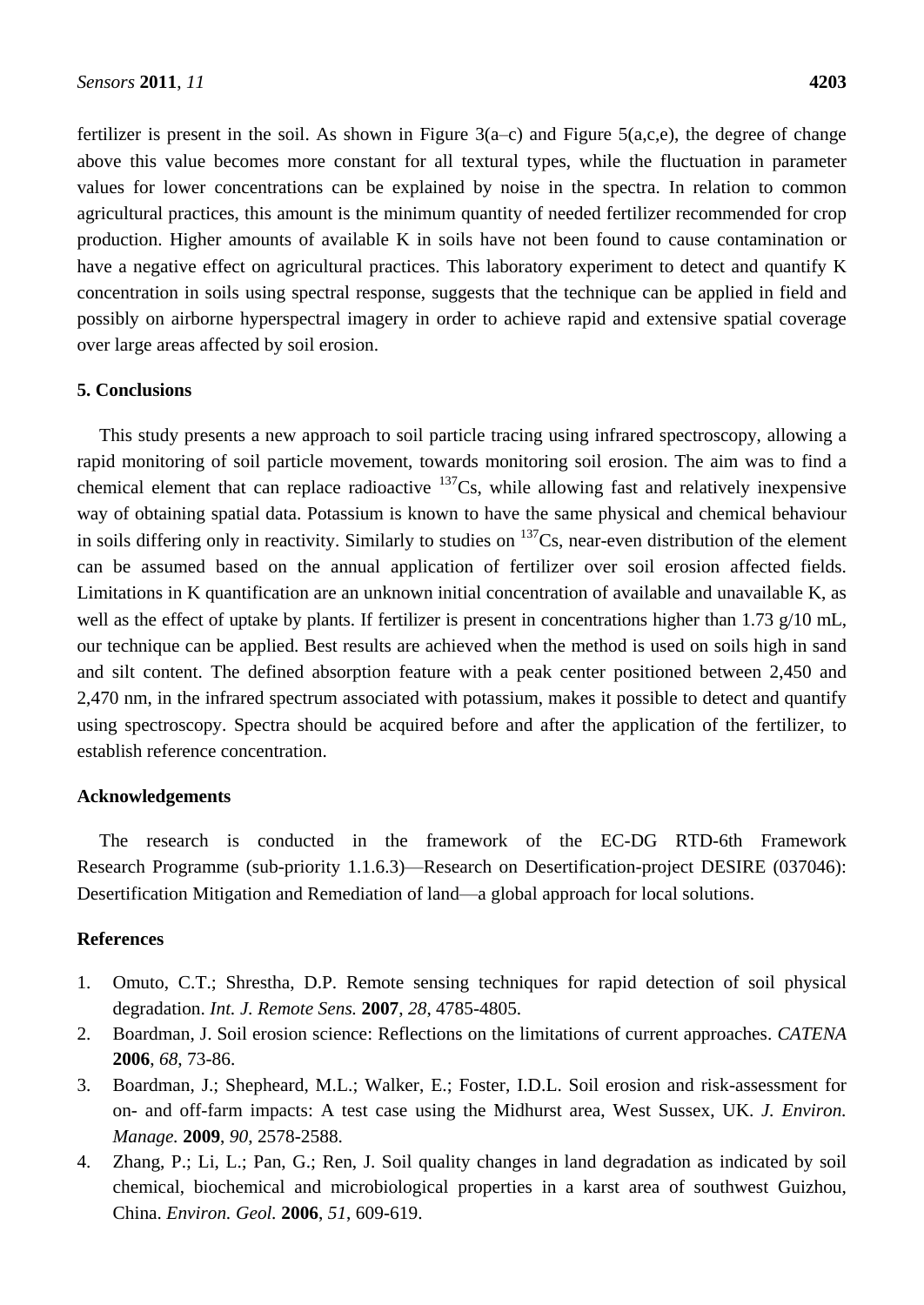- 5. Nael, M.; Khademi, H.; Hajabbasi, M.A. Response of soil quality indicators and their spatial variability to land degradation in central Iran. *Appl. Soil Ecol.* **2004**, *27*, 221-232.
- 6. Lemenih, M.; Karltun, E.; Olsson, M. Assessing soil chemical and physical property responses to deforestation and subsequent cultivation in smallholders farming system in Ethiopia. *Agr. Ecosyst. Environ.* **2005**, *105*, 373-386.
- 7. Zhang, X.C.; Friedrich, J.M.; Nearing, M.A.; Norton, L.D. potential use of rare earth oxides as tracers for soil erosion and aggregation studies. *Soil Sci. Soc. Am. J.* **2001**, *65*, 1508-1515.
- 8. Onda, Y.; Kato, H.; Tanaka, Y.; Tsujimura, M.; Davaa, G.; Oyunbaatar, D. Analysis of runoff generation and soil erosion processes by using environmental radionuclides in semiarid areas of Mongolia. *J. Hydrol.* **2007**, *333*, 124-132.
- 9. Sanchez-Cabeza, J.A.; Garcia-Talavera, M.; Costa, E.; Pea, V.; Garcia-Orellana, J.; MasquÃ, P.; Nalda, C. Regional calibration of erosion radiotracers (210Pb and 137Cs): Atmospheric fluxes to soils (northern spain). *Environ. Sci. Technol.* **2007**, *41*, 1324-1330.
- 10. Porto, P.; Walling, D.E.; Ferro, V. Validating the use of caesium-137 measurements to estimate soil erosion rates in a small drainage basin in Calabria, Southern Italy. *J. Hydrol.* **2001**, *248*, 93-108.
- 11. Collins, A.L.; Walling, D.E.; Sichingabula, H.M.; Leeks, G.J.L. Using 137Cs measurements to quantify soil erosion and redistribution rates for areas under different land use in the Upper Kaleya River basin, southern Zambia. *Geoderma* **2001**, *104*, 299-323.
- 12. Andersen, T.J.; Mikkelsen, O.A.; Møller, A.L.; Morten, P. Deposition and mixing depths on some European intertidal mudflats based on 210Pb and 137Cs activities. *Cont. Shelf Res.* **2000**, *20*, 1569-1591.
- 13. Chappell, A. The limitations of using 137Cs for estimating soil redistribution in semi-arid environments. *Geomorphology* **1999**, *29*, 135-152.
- 14. Timothy, A.Q.; Gerard, G.; Desmond, E.W.; Xinbao, Z.; Philippe, J.J.D.; Yusheng, Z.; Karel, V. Erosion processes and landform evolution on agricultural land-new perspectives from caesium-137 measurements and topographic-based erosion modelling. *Earth surf. Process. Landf.* **1997**, *22*, 799-816.
- 15. Guimaraes, M.F.; Filho, V.F.N.; Ritchie, J. Application of Cesium-137 in A study of soil erosion and deposition in Southeastern Brazil. *Soil Sci.* **2003**, *168*, 45-53.
- 16. Wallbrink, P.J.; Murray, A.S. Use of fallout radionuclides as indicators of erosion processes. *Hydrol. Process.* **1993**, *7*, 297-304.
- 17. Mabit, L.; Benmansour, M.; Walling, D.E. Comparative advantages and limitations of the fallout radionuclides 137Cs, 210Pbex and 7Be for assessing soil erosion and sedimentation. *J. Environ. Radioact.* **2008**, *99*, 1799-1807.
- 18. Polyakov, V.O.; Nearing, M.A. Rare earth element oxides for tracing sediment movement. *CATENA* **2004**, *55*, 255-276.
- 19. Nie, X.; Wang, X.; Liu, S.; Gu, S.; Liu, H. 137Cs tracing dynamics of soil erosion, organic carbon and nitrogen in sloping farmland converted from original grassland in Tibetan plateau. *Appl. Radiat. Isotopes* **2010**, *68*, 1650-1655.
- 20. Rodway-Dyer, S.J.; Walling, D.E. The use of 137Cs to establish longer-term soil erosion rates on footpaths in the UK. *J. Environ. Manage.* **2010**, *91*, 1952-1962.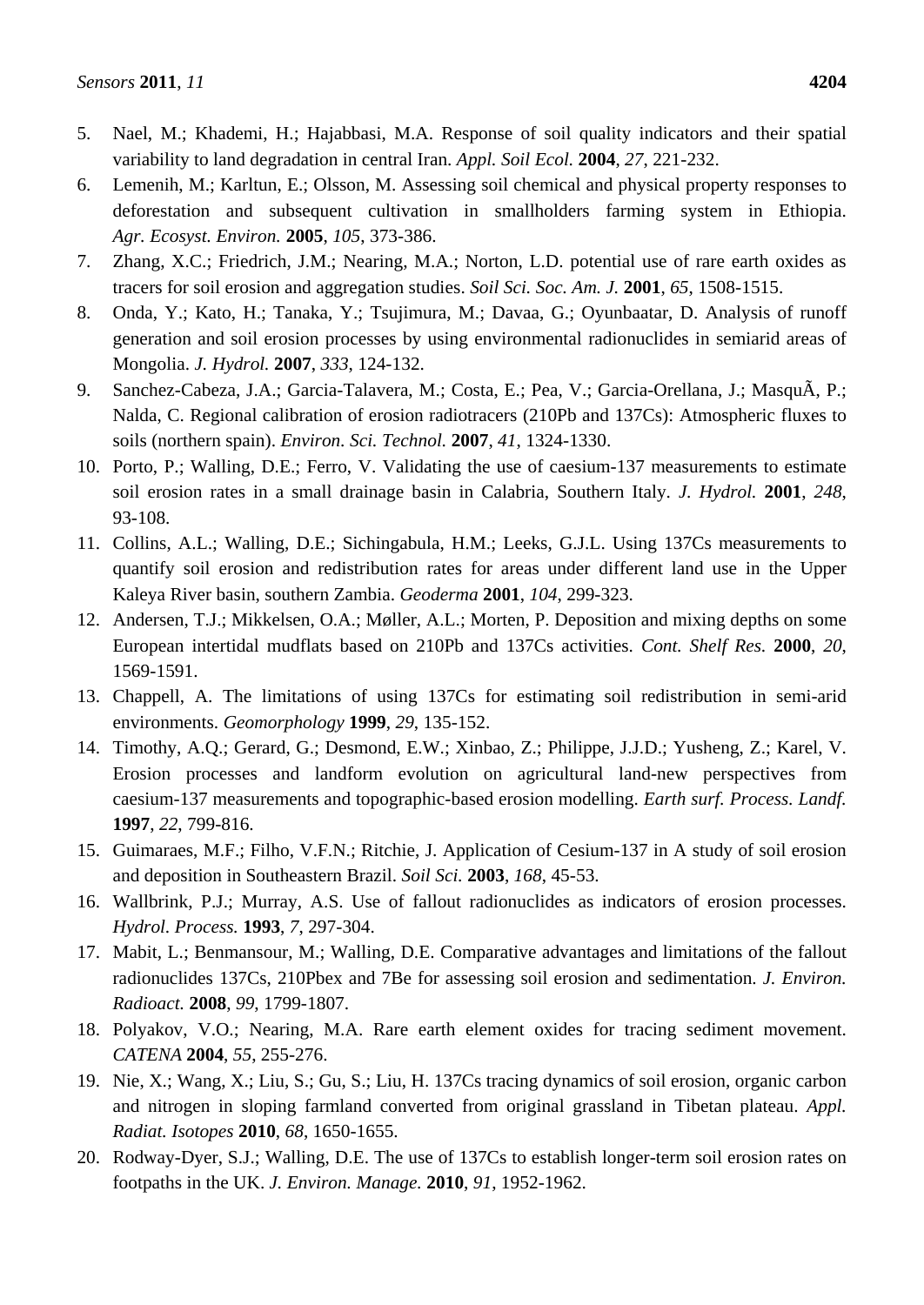- 21. Meusburger, K.; Konz, N.; Schaub, M.; Alewell, C. Soil erosion modelled with USLE and PESERA using QuickBird derived vegetation parameters in an alpine catchment. *Int. J. Appl. Earth Obs. Geoinf.* **2010**, *12*, 208-215.
- 22. Estrany, J.; Garcia, C.; Walling, D.E. An investigation of soil erosion and redistribution in a Mediterranean lowland agricultural catchment using caesium-137. *Int. J. Sediment Res.* **2010**, *25*, 1-16.
- 23. de Graffenried, J.B., Jr.; Shepherd, K.D. Rapid erosion modeling in a Western Kenya watershed using visible near infrared reflectance, classification tree analysis and 137Cesium. *Geoderma* **2009**, *154*, 93-100.
- 24. Campbell, B.L.; Loughran, R.J.; Elliott, G.L. Caesium-137 as an indicator of geomorphic processes in a drainage basin system. *Aust. Geogr. Stud.* **1982**, *20*, 49-64.
- 25. Walling, D.E.; Quine, T.A. Calibration of caesium-137 measurements to provide quantitative erosion rate data. *Land Degrad. Dev.* **1990**, *2*, 161-175.
- 26. Baumgardner, M.; Silva, L.; Biehl, L.; Stoner, E. Reflectance Properties of Soil. *Advan. Agron.* **1985**, *38*, 1-44.
- 27. Ben-Dor, E.; Goldlshleger, N.; Benyamini, Y.; Agassi, M.; Blumberg, D.G. the spectral reflectance properties of soil structural crusts in the 1.2- to 2.5-micro meters spectral region. *Soil Sci. Soc. Am. J.* **2003**, *67*, 289-299.
- 28. Shepherd, K.D.; Walsh, M.G. development of reflectance spectral libraries for characterization of soil properties. *Soil Sci. Soc. Am. J.* **2002**, *66*, 988-998.
- 29. Hunt, G.R.; Salisbury, J.W. Visible and near-infrared spectra of minerals and rocks: I silicate minerals. *Mod. Geol.* **1970**, *1*, 283-300.
- 30. Ben-Dor, E.; Banin, A. Near infrared analysis (Nira) as a method to simultaneously evaluate spectral featureless constituents in soils. *Soil Sci.* **1995**, *159*, 259-270.
- 31. Schulte, E.E.; Kelling, K.A. *Understanding Plant Nutrients: Soil and Applied Potassium*; University of Wisconsin Extension: Madison, WI, USA, 1998; A2521.
- 32. Stenberg, B.; Viscarra Rossel, R.A.; Mouazen, A.M.; Wetterlind, J.; Donald, L.S. visible and near infrared spectroscopy in soil science. In *Advances in Agronomy*; Academic Press: Salt Lake City, UT, USA, 2010; Volume 107, pp. 163-215.
- 33. Stevens, A.; Udelhoven, T.; Denis, A.; Tychon, B.; Lioy, R.; Hoffmann, L.; van Wesemael, B. Measuring soil organic carbon in croplands at regional scale using airborne imaging spectroscopy. *Geoderma* **2010**, *158*, 32-45.
- 34. Relman, A.S. The physiological behavior of rubidium and cesium in relation to that of potassium. *Yale J. Biol. Med.* **1956**, *29*, 248-262.
- 35. Andrello, A.C.; Appoloni, C.R. Spatial variability and Cesium-137 inventories in native forest. *Braz. J. Phys.* **2004**, *34*, 800-803.
- 36. Peterburgsky, A.V.; Yanishevsky, F.V. Transformation of forms of potassium in soil during long-term potassium fertilization. *Plant Soil* **1961**, *15*, 199-210.
- 37. Sharpley, A.N. Relationship between soil potassium forms and mineralogy. *Soil Sci. Soc. Amer. J.* **1989**, *53*, 1023-1028.
- 38. Garrett, D.E. *Potash*: *Deposits*, *Processing*, *Properties and Uses*, 1st ed.; Chapman & Hall: London, UK, 1996.